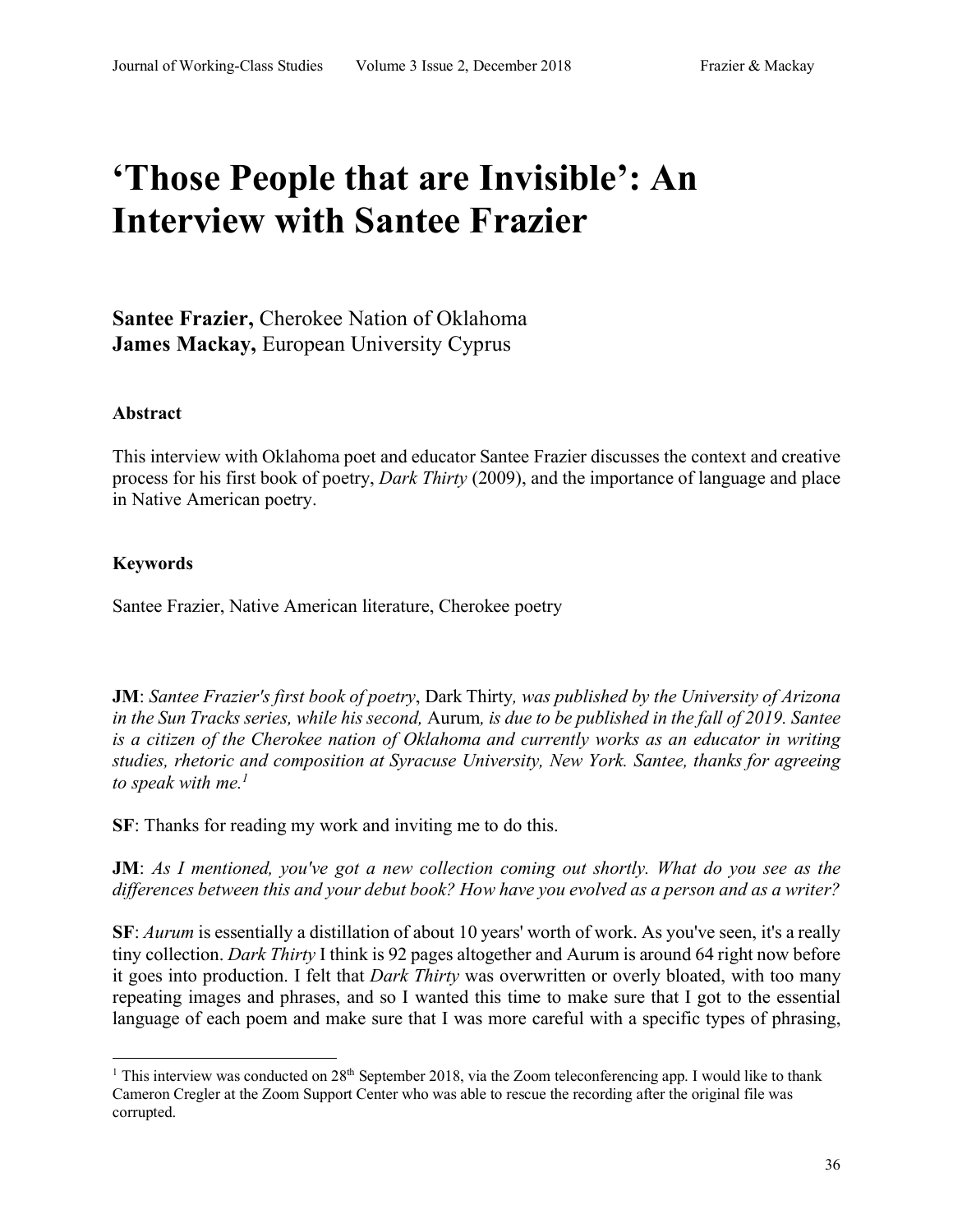with resisting narrative impulses, that kind of thing. I also wanted to make the poems more minimal in terms of how they're positioned on the page, and to make sure with each form that I was paying attention to white space.

# **JM**: *What does the title signify for you?*

**SF**: It's Latin for gold, obviously, and there are various shades of gold that run throughout the piece. I was searching for a word that kind of looks like an accordion, an object that appears quite a bit through the middle of the collection. If you drop the two 'u's in the word to the next line, it really resembles that and that's what we're trying to do for the cover currently. I think that it hints to a lot of the sound constructions in the book too. And there's this also this idea of science and the elements, which makes reference to Indigenous knowledge systems and all of these other things that are at work in the book. I felt that one word was able to reach all of those concepts in the book – the sound component, the conceptual component and the use of color throughout the entire piece.

#### **JM**: *It provides a contrast with* Dark Thirty*, because gold seems opposite to darkness as well.*

**SF**: I think some of the poems purposefully contrast with *Dark Thirty*. A lot of the privileged moments in that collection were either 30 minutes before dark or 30 minutes after, while a lot of the images and moments in this one take place in a liminal space or liminal time of day – just after dawn, that kind of thing. Even the last poem 'Half Life' is set in a different a time of day, and so a different image format.

**JM**: *You mentioned sound just now, and there's such a pleasure in sound in all of your poetry: I had to read 'Lactification' out loud to my wife just now just to hear it. I notice you make a lot of use of plosive and sibilant sounds, creating a very specific soundscape. Before you begin writing a piece, how much weight do you give to the question of sound, how much to emotion, how much to image, and how much to the question of story?*

**SF**: I think every single poem I've ever written started with one specific sound. From there a poem can become more image driven. For instance, take the last poem in the new collection, 'Half Life.' That poem started out as tiny little haiku-like poems, and I wasn't really concentrating on the image as much as I was trying to make sounds that fit the environment I was thinking about. I'm always interested in the sound of a place. The 'Mangled' poems also didn't start out with Mangled as a character. I like the sound of the word, 'mangled' and I was trying to use it in different phrasings over and over and over again in my journal, finding as many ways that I could play with that sound in different expressions - 'mangled like a tin can,' that kind of thing. That's how a lot of poems start out - just a sound. And then I try to work my way into some kind of meaning or get some kind of sense out of it all. It's kind of how the musician David Byrne worked. He would start with the sound of the instrument, and then he would build lyrics into it afterwards.

'Lactification' is influenced, oddly enough, by Richard Hugo's first collection of poems, *A Run of Jacks*. They're these amazing poems that were very mysterious but sound-driven. Hugo's advice is not to worry about what you're trying to mean, just try to make good sounds because the English language wants to make sense. No matter how hard you try, one of the most difficult things is to write gibberish. Just trust what your ear is trying to tell you to guide you through the poem.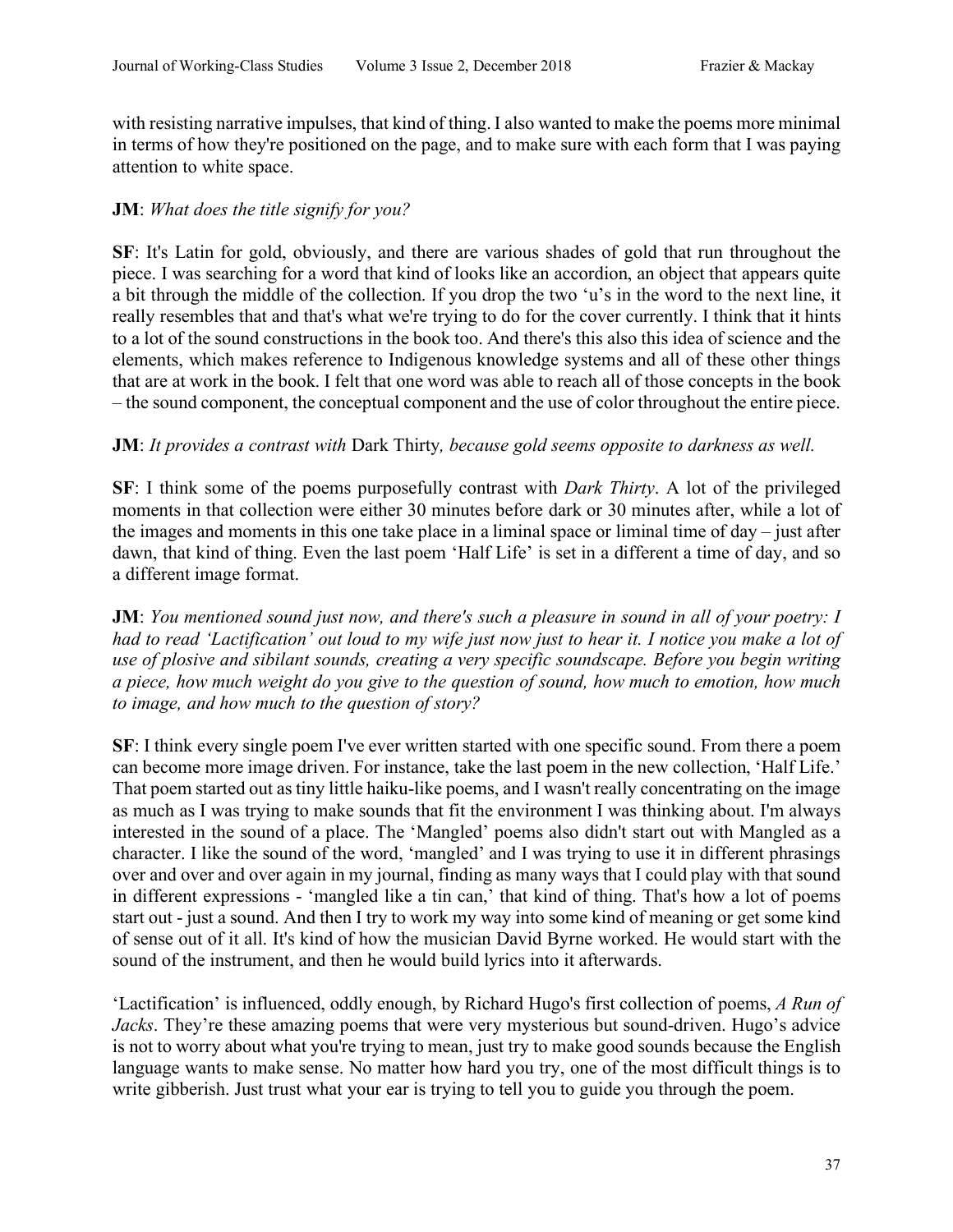In terms of narrative, I think *Dark Thirty* was definitely intent on telling stories. But, for me, those stories don't work in any kind of cohesive fashion. They work as these beams of light that go down to the specific location and a specific group of people, and then kind of collage it all together at the end. I felt like one of the main things with *Aurum* was removing those narrative sensibilities in the poems. So the first section is narrative driven and then you see those narrative impulses slowly chipped away until you get to 'Half Life,' which is not trying to tell a story at all, just presenting concepts and a sense of place strictly through sound and image.

# **JM**: *You say you have written hundreds of the 'Mangled' poems, coming from that sound, but that's a very definite character, and a very definite story. Do you have an end goal with that story?*

**SF**: Out of all those hundreds there's a very small percentage that get published. I don't have an end goal with it. Mangled provides the historical context for all the other poems to happen. He is this character that embodies the struggle of Indigenous people who were left without a sense of identity, or a sense of culture and a sense of belonging to American society and culture, right? And so he has to find all of these jobs and all of these ways of existing, which are often out of the public eye (with the exception of the circus obviously). I don't have a way of resolving the character in terms of a narrative in that sense, because in *Dark Thirty* he already dies. You get the beginning, the middle and end of his life, and these new poems fill in some of those gaps, but at the same time he's very much just a conceit for different levels of existence for Indigenous peoples in this afterworld, or this after-existence since moving onto reservations. The genocides, and all of these other things that we talk about in relation to Native identity, can be represented through his story. As for the accordion pieces, and his music, well, he doesn't actually play the accordion as much as he is using his ribs as a musical instrument. The character at that particular point has some Biblical references for me, particularly the figure of Satan - his breathing or his anatomy was a musical instrument. I thought about that concept and I thought about how western knowledge systems have identified Native people, defined them in a certain way. That's what 'Lactification,' talks about too, this language that's created for different groups of people in a society, and how that defining language is the language that we constantly have to deal with in our everyday waking life. Mangled represents all of those things. I don't have a way of ending him. Whenever I think of the character, I think of vaudeville or something very absurd, and there are different scenarios and concepts that I can use in future collections.

# **JM**: *Why do you have those poems go back to the forties and fifties?*

**SF**: I'm interested in that particular era for Native people when they were moving into urban centers. I'm also interested in how Native people were perceived in that particular era of American history. I think about those constraints of what is possible and what is not possible for Mangled as a character at that particular time. Obviously he lives later than that - in *Dark Thirty*, he goes into the sixties and seventies - but I'm really interested in how those are the years where Natives were being defined heavily through Hollywood in its golden age. In literature we're living in the aftermath of how [Eurowestern] literature defined Natives. Mangled exists in this time before we started developing theories of postcolonialism and understanding how Native peoples were perceived.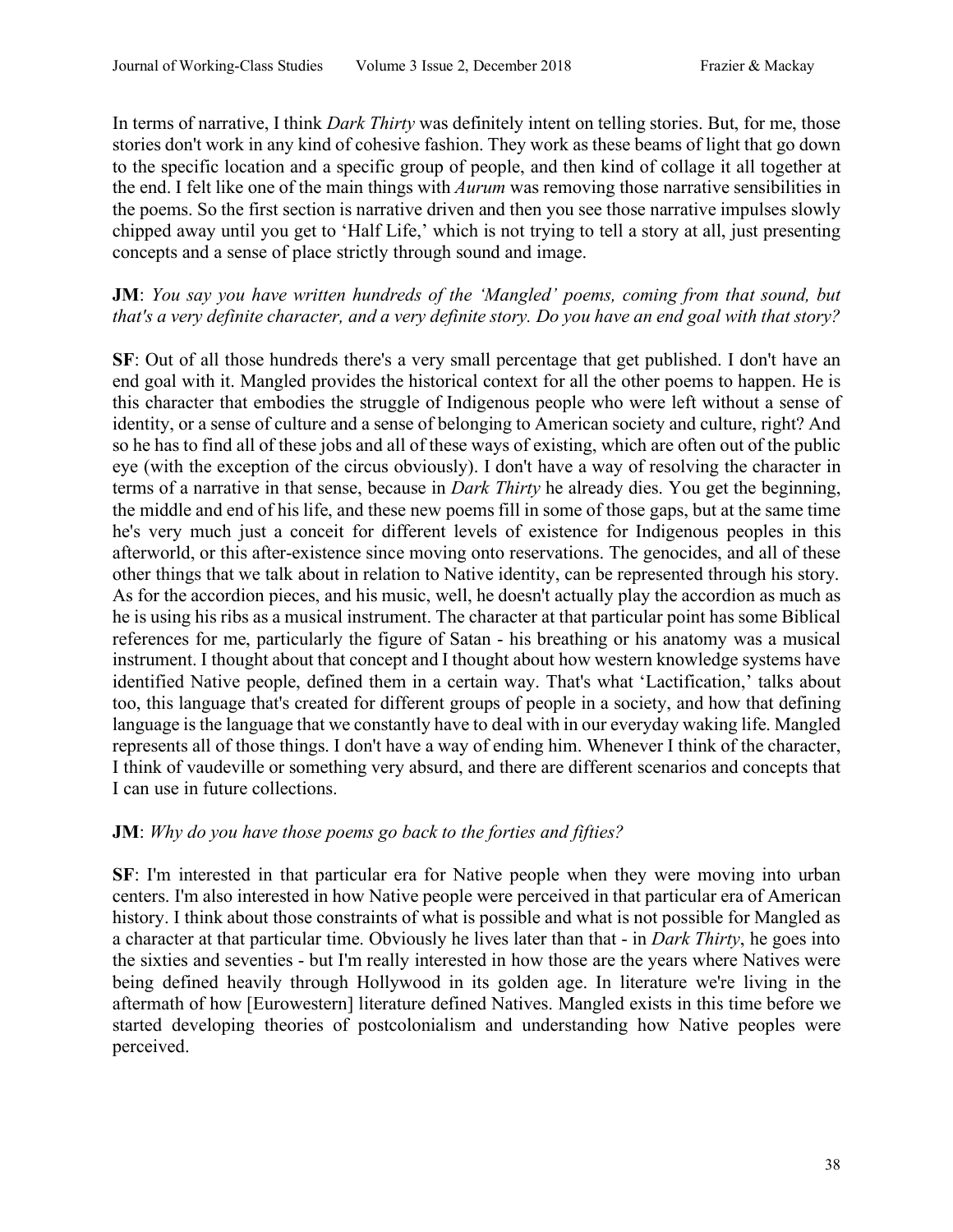It might also have to do with some family members growing up in that particular era, and my having conversations with them over the years about what it was like for Native people at those particular times. With 'Half Life,' I wanted it to feel like it was way into the future after all of that, and see the results of all of those things. In some ways the speaker of the poem is still in the same way of existence as Mangled. The other people that populate the poem are still in that place, even though we're further into the future. Even though the United States is considered to be a more progressive country, we don't see that much of a difference from the thirties and forties in Native existences, especially on reservations or in communities that are predominantly Indigenous. We do see more Natives in public these days, doing activist types of things, but I'm not really interested in that kind of work. I'm really interested in how Native people still live within their communities. And, again, I don't think it's that much different than the way that we lived in the thirties and forties.

## **JM**: *So you don't see for instance, the Trump administration as a major step backwards or Obama as a major step forwards or...*

**SF**: No, I don't. And I think that's important for me as a Native person, to recognize that the office of the presidency itself inherently seeks out the destruction of Native people, whether it's culturally or through overt destruction. I don't think that Obama was a horrible President. But the job itself is designed to eventually erase Native people from, you know, the story and narrative of America. With the Trump administration, I just don't see him as much different from Andrew Jackson, a President that he admires. There's a continuity, right? So either it's overt genocide, or the shrinking of our lands and culture, or it's this sense of cultural genocide - 'kill the Indian, save the man,' the Indian Relocation Act, those types of things. Those binaries seek out the same end.

I base those opinions on the work of a Haudenosaunee scholar named John Mohawk, in a wonderful essay called 'Racism: An American Ideology' where he talks about the Valladolid debates, a conservative / liberal debate which happened in Spain just before the Spanish conquest of the Americas. The conservatives argued that we weren't humans, so therefore they were allowed to treat us like animals. The other side of that argument was that we were humans, but our culture was primitive and lacked sophistication. So, therefore, they could erase our culture and replace it with something that was more palatable to their western culture. I think that we as Native people have been dealing with that binary throughout history. Obviously there are certain things in Native life that are better, but if you look at it from a wide angle, there's not much difference between the way that Native people live in their communities and the way that they were living in those same communities in the thirties and forties.

Again, I don't think that Obama was an evil President, but it's just inherent in the job, the language that defines Native people. Layli Long Soldier talks about this in her book, *Whereas*. In the language of government, we're always going to be framed a certain way.

# **JM**: *Once you're framed by legal documents, there's no choice but to accept the framing.*

**SF**: Poetry is one place where you can subvert those ideas, or at least discuss them. I find that I can't have these debates a lot of the times in academic or other intellectual environments because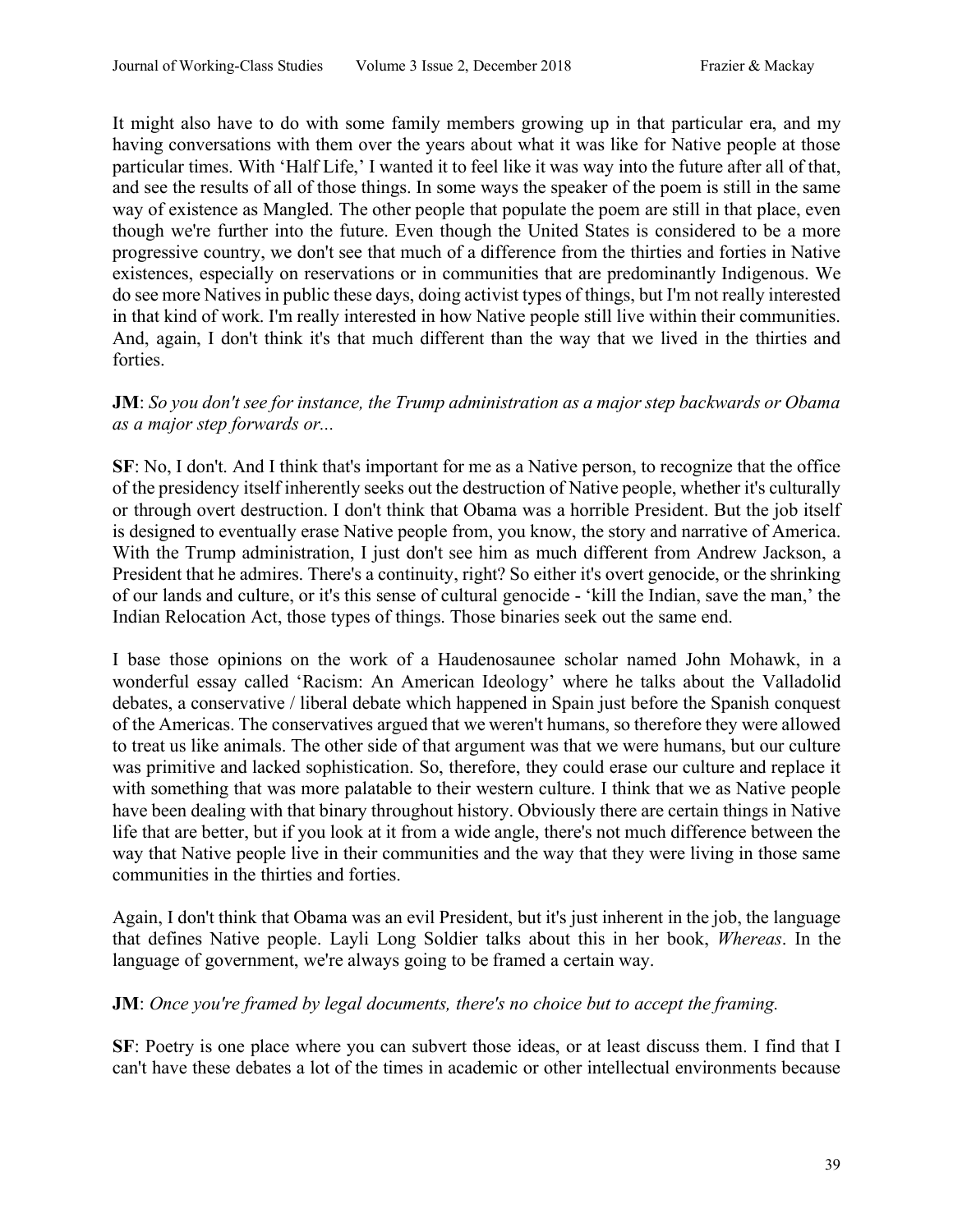there's so much emphasis on short term solutions and activist movements. There's very little room in that discourse to discuss some of these deeper issues associated with Native identity.

**JM**: *Speaking of linguistic framing, it's really evident looking through these poems that you've got a love of complex language - for instance, you use many arcane or archaic words. Where did you first get this love for language and when did you start thinking of language as a tool?*

**SF**: I've always loved language and the way that it sounds. I grew up quite isolated and spent a lot of time alone from a very, very early age, probably first grade. I spent a lot of time thinking about music in a very essential and honest way. Growing up trying to think about how things rhyme, I was always interested in poetry in my elementary school. I took Shakespeare specific classes when I was a junior, reading even the plays that you wouldn't read necessarily in high school, and I came to love that dialect of English, the way it sounded. I would memorize sonnets. I was living on my own during those years.

I was working a full-time job in kitchens, doing dishwashing and also cooking while finishing high school, and in my senior year I had a really good English teacher. I was in a normal English class. Because my home life was unstable, my grades weren't all that good, but I was still able to read and talk about books in a way that impressed her. And so, she put me in one of her advanced placement classes. There I really fell in love with the book *Invisible Man* by Ralph Ellison, and I really wanted to play with language to that end, the complex way that he talked about the racial experience of African American men in the 1960s and 1950s. I've always been in love with making language do that kind of thing.

So of course, right out of high school I wanted to be a fiction writer. It wasn't until around 1999 that I met my professors at the Institute of American Indian Arts, Arthur Sze and John Davis, and they convinced me that I should be writing poems. Until that time I thought that that poems were just shorter stories and so I would make these poems and I would just try to tell a small minimal story in a page or less. Sze and Davis had a profound impact on the way that I thought about language - and John Davis of course was also a student of Richard Hugo. The emphasis on sound and language and line, that's always been in and been a part of me, and also Arthur Sze, through his love of classical Japanese and Chinese poetry, has been the other side of that. That's still influencing me today and I think that's in *Aurum* also. There is this emphasis on minimal image that you see from Arthur Sze in that poem 'Lactification.' But there's also a John Davis influence, and then also Richard Hugo's influence in that.

Between the years of maybe seventeen to twenty-one I really defined what I want poetry to do, and what I think I'm capable of in that realm. But I think I've always had a love of language and just the way that things sound. I love this idea that when we're speaking in English, we're always speaking in some kind of metered cadence or rhyme: we just don't emphasize it whenever we're speaking to one another. I've always thought about how to make what you say and how you interact with people more musical. It gives me a way of subverting the ear in poetry. I think that's what Richard Hugo was doing too. You expect this musical symmetry. In 'Lactification' I break that music constantly. I love being able to orchestrate sound that way. I'm a huge lover of jazz, especially free jazz, and so I'm always interested in those kinds of sounds and improvisation.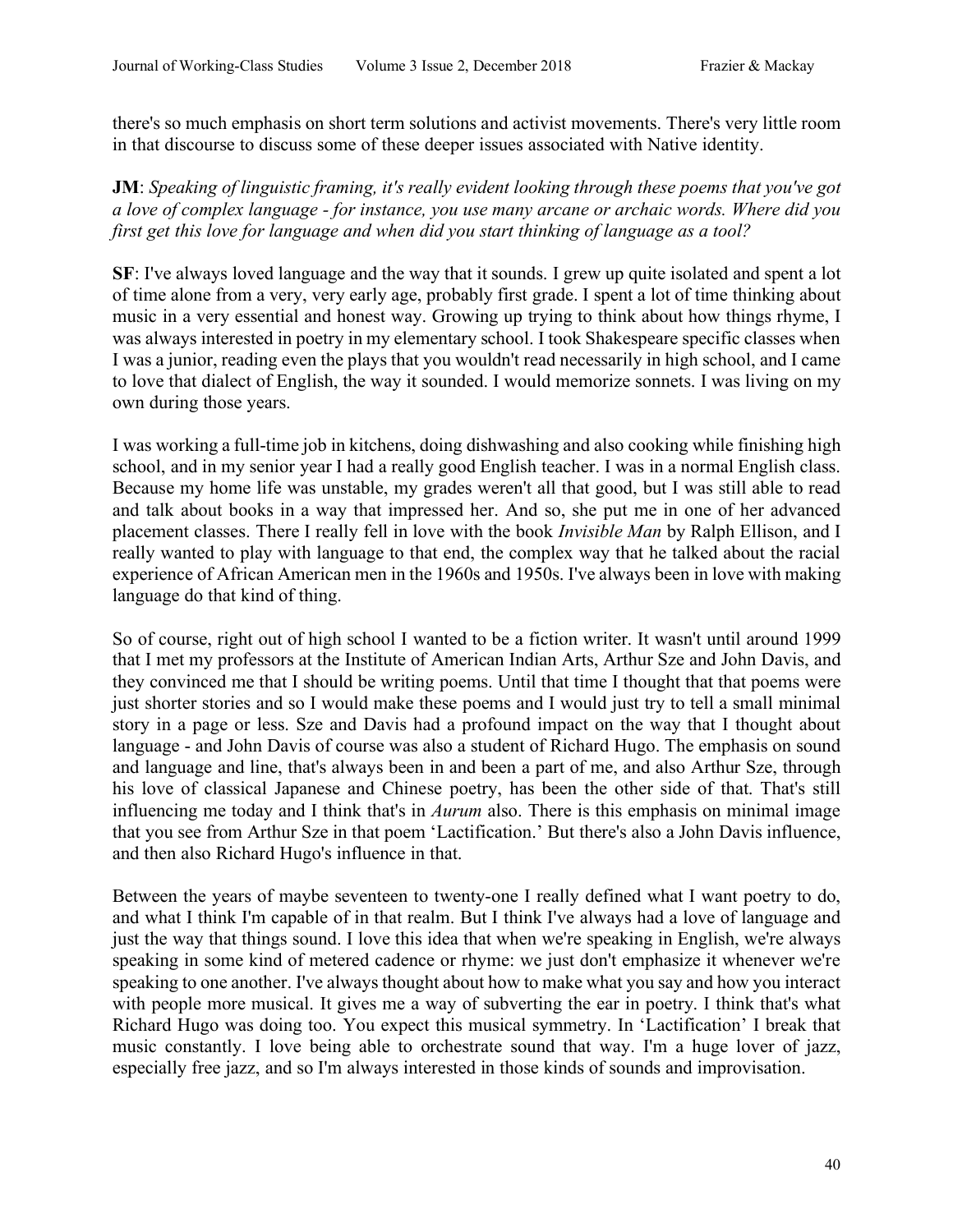## **JM**: *A lot of your poetry is imagistic. How much do you see your job as being to make images that can be understood and how much do you think the readers job is to read carefully?*

**SF**: I think the image should always be accessible, giving the reader a clear experience through their senses. I don't believe the image is just a visual reference. An image exists in sound and touch and texture. And so I think that there should be a certain level of clarity with that, but I think that the way that those images can be orchestrated and moved as modular pieces, that is where the reader's job comes in. How are these images situated? How do these images fit into this larger world in which these poems are taking place?

I always am interested in accessibility, simply because I like the idea of Native people being able to read my poems - accessing them and understanding them and being able to relate to them. Years ago, a friend of mine, Orlando White, invited me to read at Diné College, an all Navajo school. And it was really interesting to hear their reactions to the Mangled poems because one of the students says, 'Well, everybody knows Mangled. There's always someone like that. It could be your uncle or the guy that's walking on the road, but everybody knows who that is.' That's one of my end goals is that what's happening in these images are recognizable to the people that that I'm writing about and for.

That's something that's sorely missing in a lot of Native poetry, that sense of direct representation of the communities that they're from. I don't mean to call anybody out, but I think what we've seen, especially through the Red Power movement and the Native American Renaissance, is promotion of a specific type of iconography and visual language associated with pan-Indianism, and particularly with Plains culture. In my poems, I really want to move away from that visual language and create something more representative of the communities that I grew up in and the community that I operate in now. For example, the wino poems are really written for the type of people that never get poems written about them, who're often forgotten people. I open *Aurum* with that quote from Galeano about the nobodies, and what I'm always trying to write about are those people that are invisible, or aren't often visible, to the public.

The visual language in Native literature, that way of understanding Native identity, for me is a bit difficult to accept. In my poems I try to extend, or at least move away from, those impulses as much as possible. I don't know if you're familiar with David Treuer's *Native American Fiction: A User's Manual*, but that book had a huge impact on me in terms of the way that I see a Native literature and my role. I think about how we use our Native languages: is that a specifically poetic pursuit or is that a political pursuit? I'm always thinking about those issues, but after I've written the poems, obviously. When I'm writing, I try to be true to the language in my mind, but when I think about them as a complete collection, I am thinking about subverting non-Native and Native readers' ideas about Native and Indigenous people. At the same time, I'm really in search of a Native audience, which I think doesn't get thought about that much in poetry.

**JM**: *I'm British, so obviously very much not Cherokee. Reading through your poems, I can pick up some references - the screech owl mask in 'Half Life,' for instance - that might have some iconographic referent. But often there seems to be something - I'm particularly thinking about the poem 'Chaac' here - where I think you're drawing on things that are very specifically Cherokee that I would likely never fully understand. You've spoken before about being a writer who comes*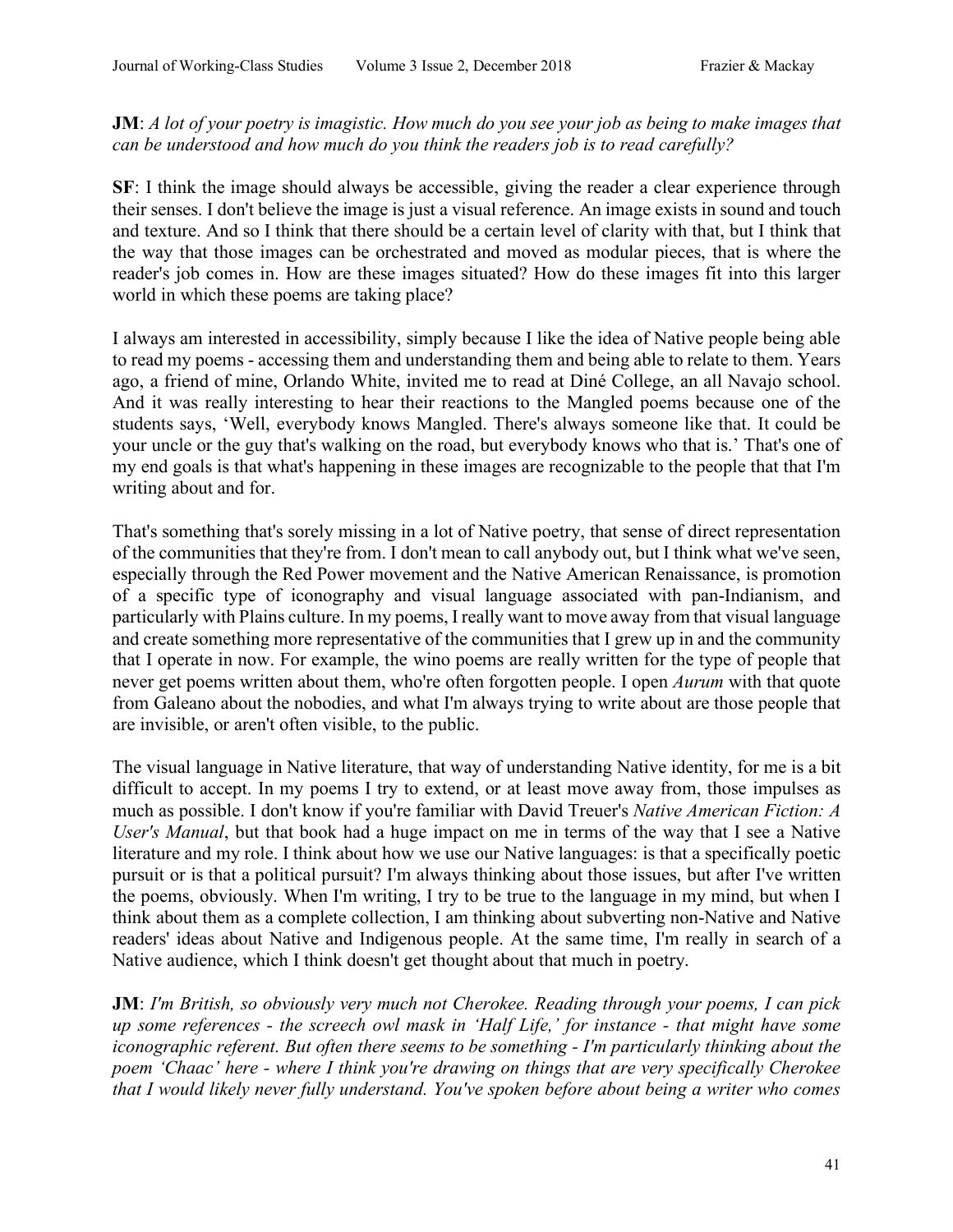*from a Cherokee background, but to what extent do you have a Cherokee reader in mind when you're writing and editing?*

**SF**: I actually do think about it quite a bit because of my family. They're starting to pass on now, but we're all Cherokee, they're fluent speakers. That cha'ac image is of the Mayan god of lightning and wind. What I'm trying to do in that poem is make this reference to the master narrative layered over us that we migrated over the land bridge. I'm fond of this idea that our people maybe migrated from Mexico and up into the United States. Chaac was used there as a mythical reference, but the things that are happening in that poem are specifically related to images and memories from when I was very young. How do I make sense of those images, without the actual language to describe them anymore?

I think that there would be people where I'm from that would automatically recognize what I'm talking about in *Dark Thirty*. There's a lot of references to places in eastern Oklahoma. But a lot of older people that I've talked to that have read the book, they recognized a lot of those places. To me that's an audience that are never the privileged audience in a poem. They're never the group of people that's being spoken to in Native literature also, because usually the privileged audience in Native poetry is the non-Native one. And so I try to wrap things in there where someone that's from my culture, or from a place that I'm from, can recognize them. I feel like it's pretty simplistic when I'm doing it with some of those references. But I think part of me wanting to be accessible is to bring those audiences into the poem. It's not the sort of thing that we think about in the publishing industry, but I think the poet's job is to extend the experiences of the communities in which they come from. Their job is to in a very practical way promote literacy and those types of things within their community. I always think of myself as a cultural worker, maybe not in a direct way, but holding myself accountable to produce something that that's representative of the communities that I come from. That audience definitely is in every poem that I write, and I'm trying to speak to them first and foremost.

**JM**: *Your poems tell stories of people who are extremely economically marginalized, grafters, grifters, drunks, victims of and perpetrators of violence. Sometimes you have people who are talking in heavy dialect or slurred speech. This is a group that doesn't seem to be heard from enough in American verse. You've talked about representing Native American, Cherokee identity, but how much do you see yourself as working class?*

**SF**: Very much so. I always go back to Philip Levine's *What Work Is* and how he considered himself a blue-collar poet. I very much place myself within that realm, which is also I think speaks to why I don't engage in more experimental and L=A=N=G=U=A=G=E= type poetry. If you see any of my contemporaries, such as Sherwin Bitsui, Layli Longsoldier, Orlando White or dg okpik, I'm probably the most accessible and most narrative driven out of them all. And a part of that is because most of my experiences and ideas are rooted in that sort of blue collar milieu.

I do consider myself a working-class poet, but not just for Native people. I always am interested in this idea of the brown person's experience with disassociation and relocation, and with trying to find some kinship through this overt umbrella of oppression that we all experience. When I was younger, living in Oklahoma City, there was a huge Vietnamese refugee population. But most of the Native people in Oklahoma are also in some ways a refugee population, moved from their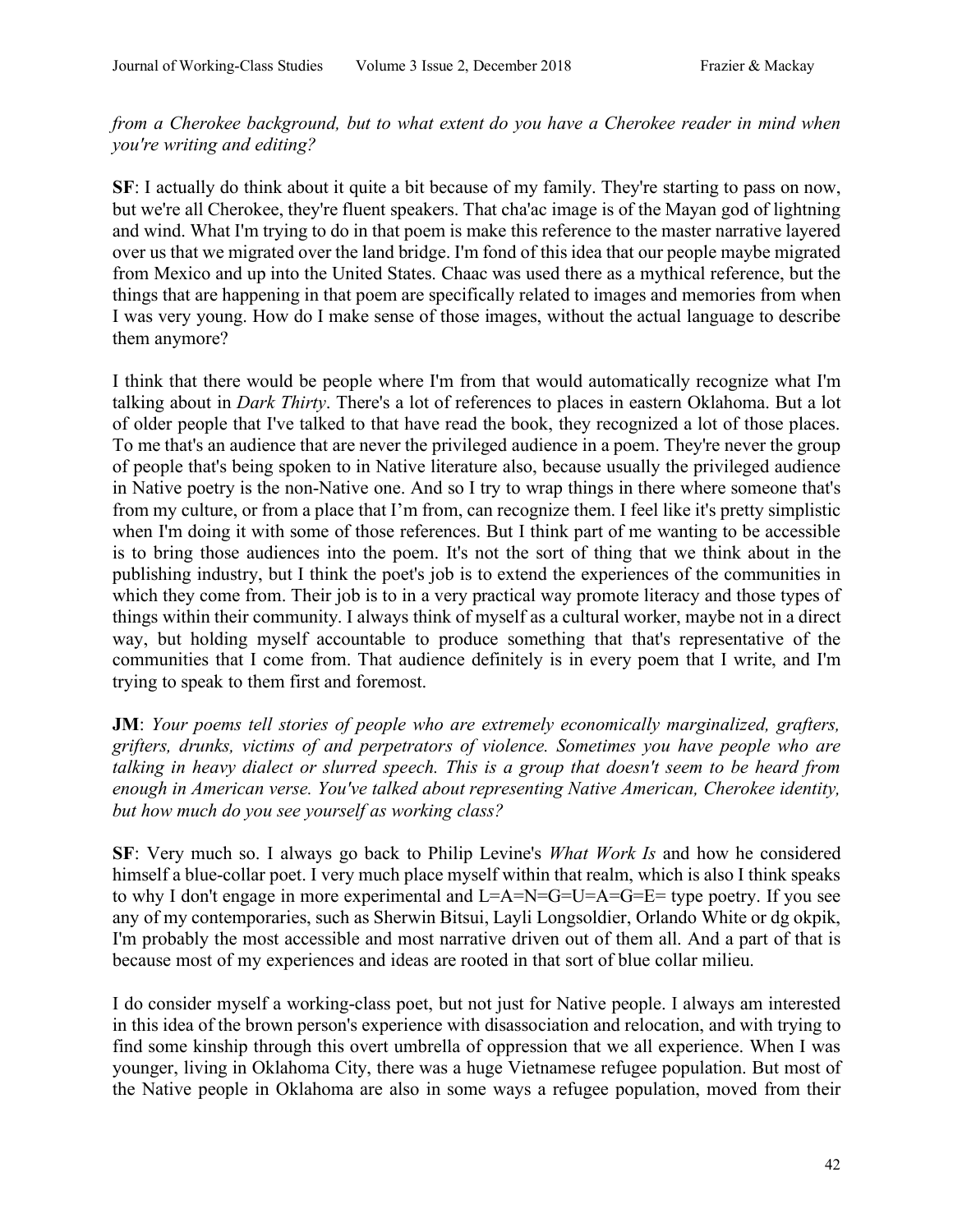homes and put into Oklahoma which was just a receptacle for Native people. I felt a kinship with the Vietnamese people in that particular area because they were still very much involved in their culture and their way of life, but it was a transplanted to this Oklahoman landscape. A lot of the reasons they had been moved from Vietnam were a lot of the same reasons we had been moved from our homelands. I'm interested in the cultures and people from south of the border, for those same reasons. I think there's a sense of kinship or shared experience. I try to produce images and experiences that they might relate to also. The poem 'Sun Perch' definitely connects to that thought. I'm always interested in how hard Mexican immigrants work, and the Vietnamese population, how hard they worked, and how intent they were on keeping their cultural identities.

In the US there's always been this perspective that the Native American experience is isolated, in terms of the oppression and genocide we felt. But in reality a lot of what John Mohawk called 'natural world peoples' have been under continuous subjugation for hundreds of years, and I think that's still ongoing today. As Native people, we get caught up in what's happening only to us within these borders. We can kind of lose sight of others. If I'm going to be a poet, I have to acknowledge the experiences of other cultures and people also.

## **JM**: *Would you extend class solidarity to the white working class as well, or is that a different dynamic?*

**SF**: You can see that in *Dark Thirty* with '10th Street Anthem' a little bit, and also in the different references to the accordion. That specific instrument is something that I associate with more a type of folk music, not to something like classical music. When I was trying to select an instrument for Mangled, you know, that was a really hard decision to make. I didn't feel like he could do a classical guitar or a piano or something like that. And I felt that the accordion had such cultural value in some eastern European cultures, and other places, that I felt like it worked well. So, yes, it does extend to white working class also. By no means either do I mean that 'natural world people' only extends to brown people. I think it extends to a lot of different types of people that have been subjugated and still continue to be subjugated in a way.

# **JM**: *There's an 'I' in several of the poems in both collections, which is often the voice of a child growing up witnessing poverty, experiencing violence, living with mothers who seem to barely holding things together. To what extent are you mining autobiographical materials for poetry?*

**SF**: I would say it's probably about ninety to ninety-five percent autobiographical. But none of the images that are in the poems happened in the way that they are there. That's the art of it, right? You can put different themes and images together to get a completely different construction. But a lot of it is autobiographical, and I think that's what gives the reader such a sense of vivid detail in it, especially in something like 'Half Life.' There are snippets and scenes through different experiences that I've tried to put together into one space.

For instance, the poem in *Dark Thirty*, 'Mama's Work,' that's autobiographical, but it didn't happen. It wasn't so cinematic, right? That poem is very much influenced by Robert Hayden<sup>2</sup>. The parts about, you know, her work in the quiet corners of barns and the hay, I don't know if any of that is true or not, but the circumstances in the poem are true. Or there's the poem 'Gunshot

 <sup>2</sup> https://www.poetryfoundation.org/poets/robert-hayden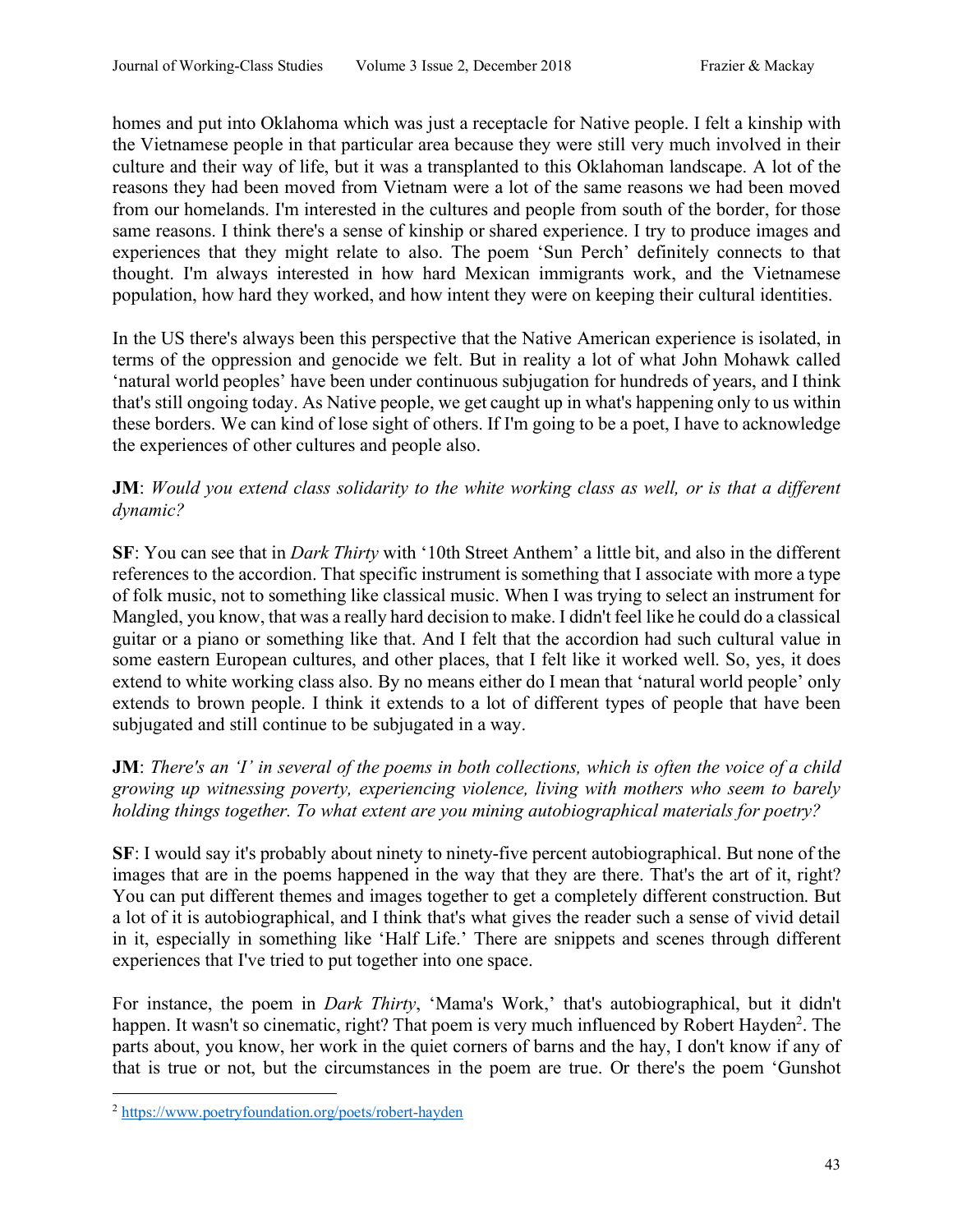Conjure,' which is about a grandmother and grandfather - some of that is true, but my grandfather and grandmother split up way before both of them passed away, so they didn't maintain a marriage or working relationship for that long. But it was suitable for the ending, to look at this person that had inflicted violence on people for so long and his being under the care of those people that he had hurt for so many years. I liked that idea because that happens quite often, not just in Native life but in all life. The people that have hurt you throughout your life, or the people that you've hurt your entire life, end up being the last people that you see before you die.

There's other stuff too. Some of the other pieces, especially the more urban pieces, are hugely autobiographical. Most of them take place in Oklahoma City in different parks and they're just from my time walking around in the city. But it's like with the '10th Street Anthem' poem, that's not all located in one particular street, it's just an amalgamation of several images that I remember from the Oklahoma City area. I think that 'Half Life' is autobiographical too, it's just that the speaker and the 'I' is removed from it all.

## **JM**: *Emotionally autobiographical if not literally.*

#### **SF**: Yeah, yeah, yeah, definitely.

**JM**: *Something that stands out, especially as we talk in this week of the Kavanaugh hearings and this #MeToo moment, is the focus on the lives of women living with sexual violence and exploitation. How much do you, writing as a male, see this element of your poetry as a political statement?*

**SF**: I don't see it as a political statement in that regard. There's a couple of reasons. One of them is ethical. I've talked about this before to my students in that as a poet, I'm not going to pretend that I'm an activist, because I think it's really on-trend to write about missing Indigenous women and sexual violence and Native communities. But what I find is that if I engage it in that way, I'm taking away from the work of other people that are actually dealing with these problems on a daily basis. That are working in family services. That have family members missing. That have family members that have experienced that type of violence. But at the same time, I feel like sexual violence is inflicted on people that don't have those types of voices in the first place. And because the Native literary community is kind of separate from those communities, I feel like that those issues don't get written about enough or discussed enough on any level.

I want to discuss this in my poems because I'm trying to resolve those things in relation to my past. I'm trying to understand what my own mother went through, and other family members and other women that I've known, and the types of things that I've seen firsthand. How do I resolve those things? When I turn them into a construction in a poem, it's also a way for me to work through some of that pain on a very personal level. So I don't think that I think about it as a political act. I think it can be interpreted that way, but there are people that are doing the real work on the ground every day that should be lifted up for the work that they do. Not me just because I write a poem - I'm not dealing with any of those consequences currently. Part of the reason that I pursue poetry is to constantly remove myself and try to heal myself from the way that I grew up, and the things that I experienced. That's a very personal thing and I don't want to sit there and pretend that I'm trying to do that for everyone. I don't know that that's even possible.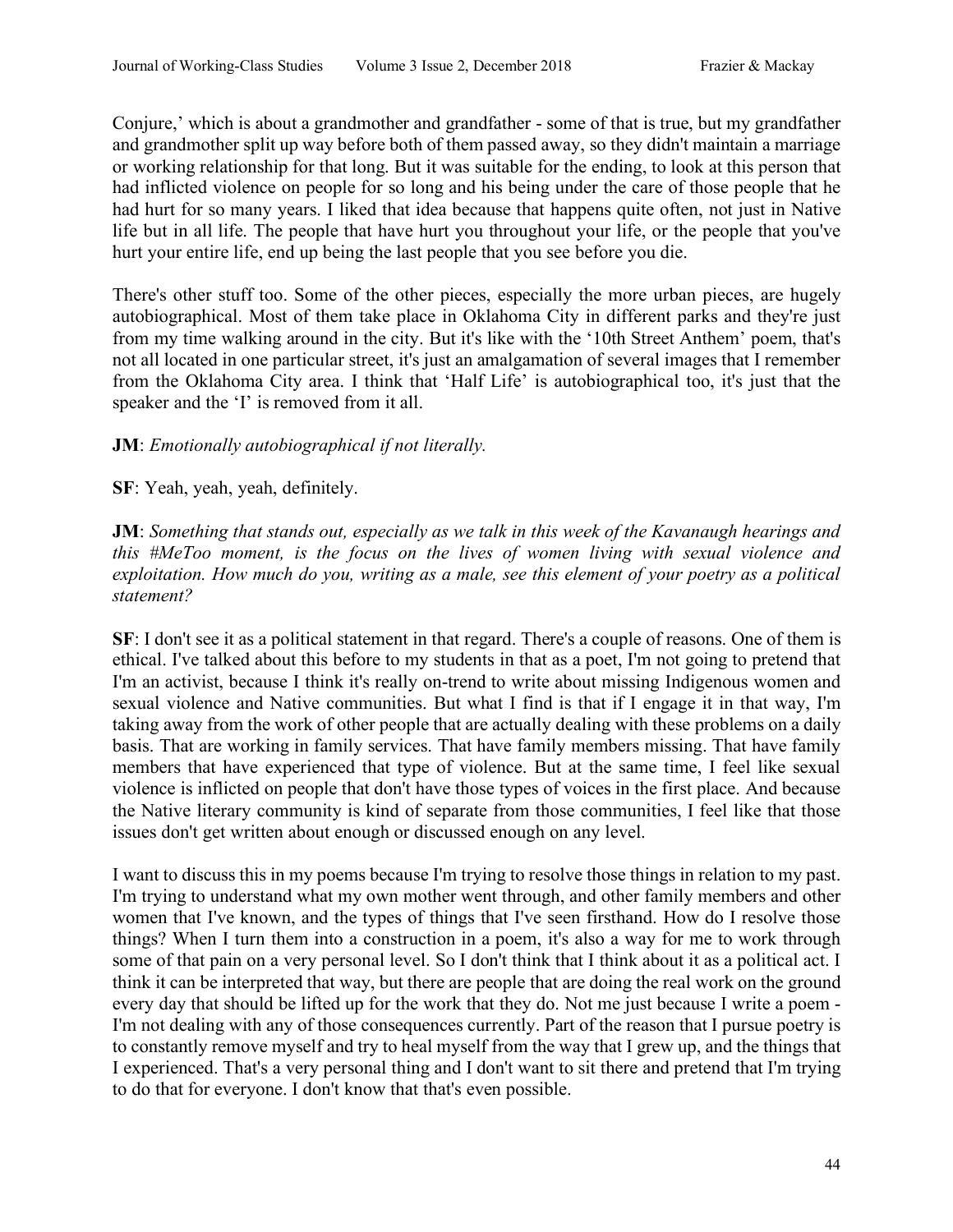I feel like that we would do better as a Native literary community if we began to lift up the people that are in their communities every day doing the type of work that is not only cultural but is healing for a community that's experienced trauma after trauma, you know, for hundreds of years. There are people doing that and it's really hard work. I think poetry can do that work, but I'm not going to pretend that my poetry is doing that work, I guess.

**JM**: *I talked a while back to Anishinaabe elder and scholar Linda LeGarde Grover, and asked her about healing. She said she doesn't think that healing is something that's really possible, at least not in the way that we talk about it. How do you see healing in the context of this legacy that you're talking about?*

**SF**: I would agree with what she says, deeply. I was talking about this earlier with one of my friends who was helping me do some images for the book - this idea that there's no way to get back to the, a pre-European context consciousness, right? There's no possible way of doing that and there's no possible way to access it even through our languages because a lot of our languages were interconnected with our environment, interconnected with our lands, the landscapes in which we lived. Highly encoded. A lot of those landscapes and places have changed. Healing means that you get back to this semblance of something that existed before any kind of trauma or pain happened. And I don't think it works that way for me, but I do think that working through different images and different ways of writing these things out in poetry allows me to understand them in a deeper way and also understand how oppression works and how these mechanisms of systematic violence work. The more that we understand how those things are working and operating in our daily lives, the more we're capable of dealing with them, but I don't think that we can actually heal those things. We can pretend that we can heal, or we can place ourselves in a stronger position to understand them and deal with them on a very personal but also a communal level.

## **JM**: *On social media a while back, you stated that it's racist for critics to put your writing in the genre of Native American poetry. Would you expand a little on that?*

**SF**: I think that the Native American lyric genre is a very specific thing. To me a lot of - and again, I mean this for myself - the production of work that is so called quote unquote 'Native American' is the writer engaging in the language of the oppressor. You give them something that's recognizably Native American, something that they see as quote unquote 'Indian.' That's what the term 'Native American Literature' means. Putting my poems into that particular category or putting anyone into that particular category is problematic. Native people can exist in a variety of different contexts. Sherwin Bitsui writes from a very Navajo place, but I don't see him doing the same things that some people do that are consciously involved in the 'Native lit' literary genre. He just gets put in there because of his cultural heritage and his genetics. Equally, for me, I don't feel like I write any of those things, but because I identify as 'Cherokee Nation,' that automatically puts me into that specific realm, but I don't think that I actually write in that particular genre at all. Again, this goes back to David Treuer.

Constantly putting us in this particular isolated bubble is also a form of subjugation. It forces us into a specific way of using language and using poetry. It becomes a constant parade where every poem is talking about how Native we are, What being Native is. I'm trying to subvert all those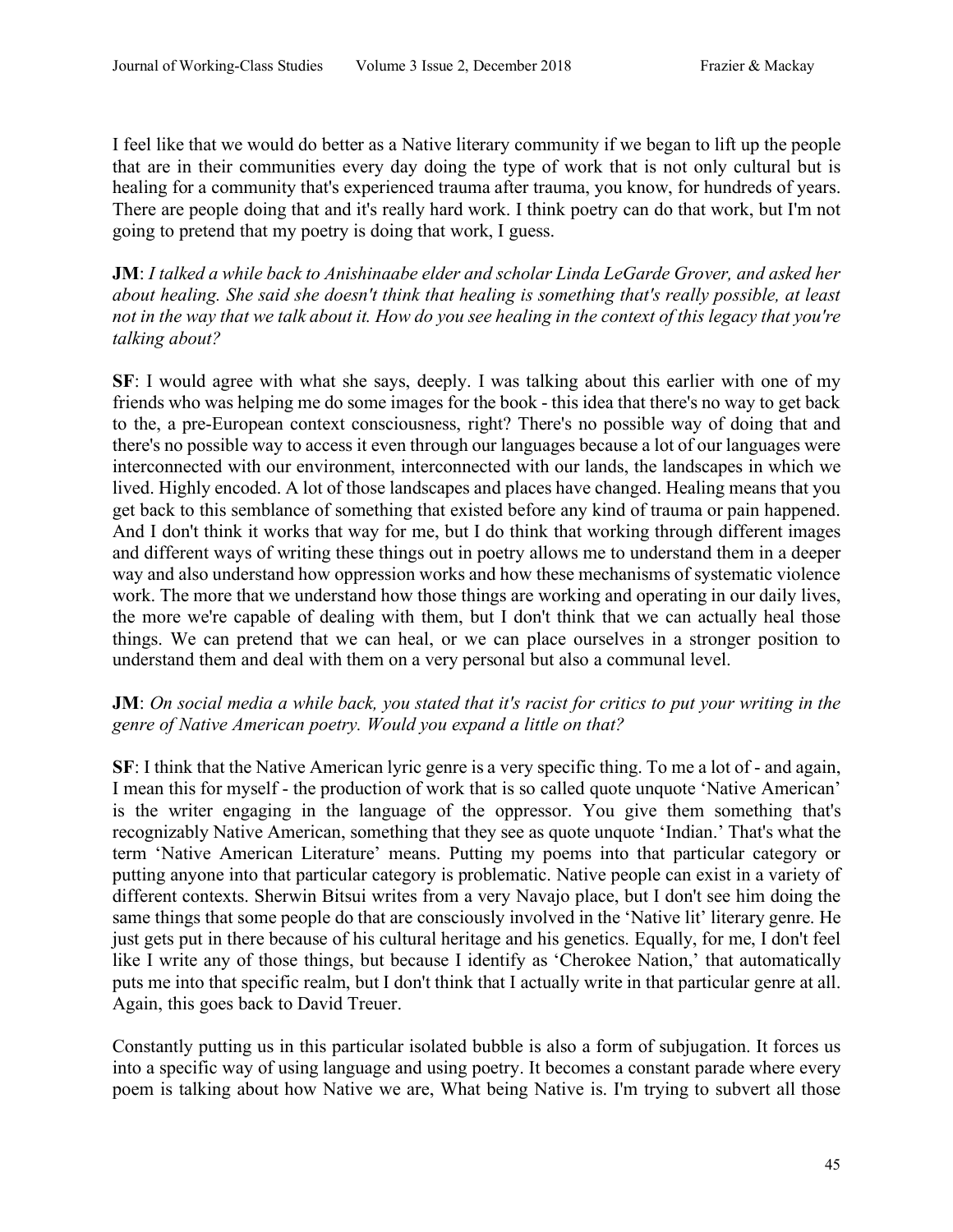definitions in my work. To change them to something that's more culturally specific to us or more specific to our real and lived experiences. And so that's kind of what I was meaning by that. I think it's really hard for me to - you know, I'm publishing in the 'Sun Track' series for American Indian poetry, and I realize that I'm operating in those rooms. But critics putting people in categories that are based specifically on their genetics or their heritage, that kind of thing is problematic. It would be better saying 'Navajo poets,' or 'Anishinaabe poets', and not us all being categorized as 'Native American.' That's overlaying this narrative of genocide and lumping us all into one. It's a form of oppression because we don't have freedom in how we choose our work to be seen. It's defined for us in that regard.

Compare us to non-Native writers. They can choose to be  $=L=A=N=G=U=A=G=E=$  poets, they can choose to be New York school poets, and it's not defined by their race. It's defined by the work that they do. The very definition of race and how that's inflicted on people is a form of oppression. It's why I don't address racism in my poems, because if I do then it's still in control of how I operate, and the idea is to free yourself from that. I get a lot of trouble for that perspective, but I'm okay with it too.

I'm on the rez every day, I'm around my people every day, my kids are in longhouse and my wife and I were married in the longhouse. I'm comfortable with my Native community. And I feel like the literary world is not my Native community in the same way. There are a lot of writers out there that use that Native literary community as their only Native community because they aren't connected in that same way. That's why my perspective is a little bit different, and also why I feel like I write more from the community, because I'm still involved in it and that's important. I don't mean to degrade anyone or call out anyone. I make these decisions because of the life that I live. If I'm going to write poems, the only way to free myself from those [racial] perspectives is at least to engage in some level of discourse or dialogue and see what happens. I know that my perspectives aren't necessarily popular, but that's okay.

## **JM**: *I wonder how much it has to do specifically with the Cherokee context. There seem to be quite a few Cherokee writers who are not involved in community.*

**SF**: It kind of has something to do with it. But at the same time: no. That move away from blood quantum to descendancy was done by Ross Swimmer, a Cherokee chief decades ago, and I think it was a good move because it makes sure that we're never erased as a people. If you're a descendant, then you're still Cherokee. I actually like the idea that people want to be Native: it's a lot better than people wanting to murder Natives and take their land. I put it in that context. But at the same time, we have some level of responsibility. This is kind of a prevailing attitude up here. If we're going to call ourselves Native, Cherokee, we have the responsibility to our kids to engage in a more Native-centric identity and existence, to get back to that somehow. Again, this goes back to healing. That's why you see a lot of Native nations now have language programs and stuff like that. It's our responsibility to get back to engage with that kind of thing.

So, there are some people out there that say they are Cherokee. They say that, but what does that really mean? I think it has to mean something in regards to culture, in regards to language and the life you lead. It's not just something that you can proclaim that you are. It's a lot more than that. So in the Native American literature genre, we see a lot of writers that are upset with their nation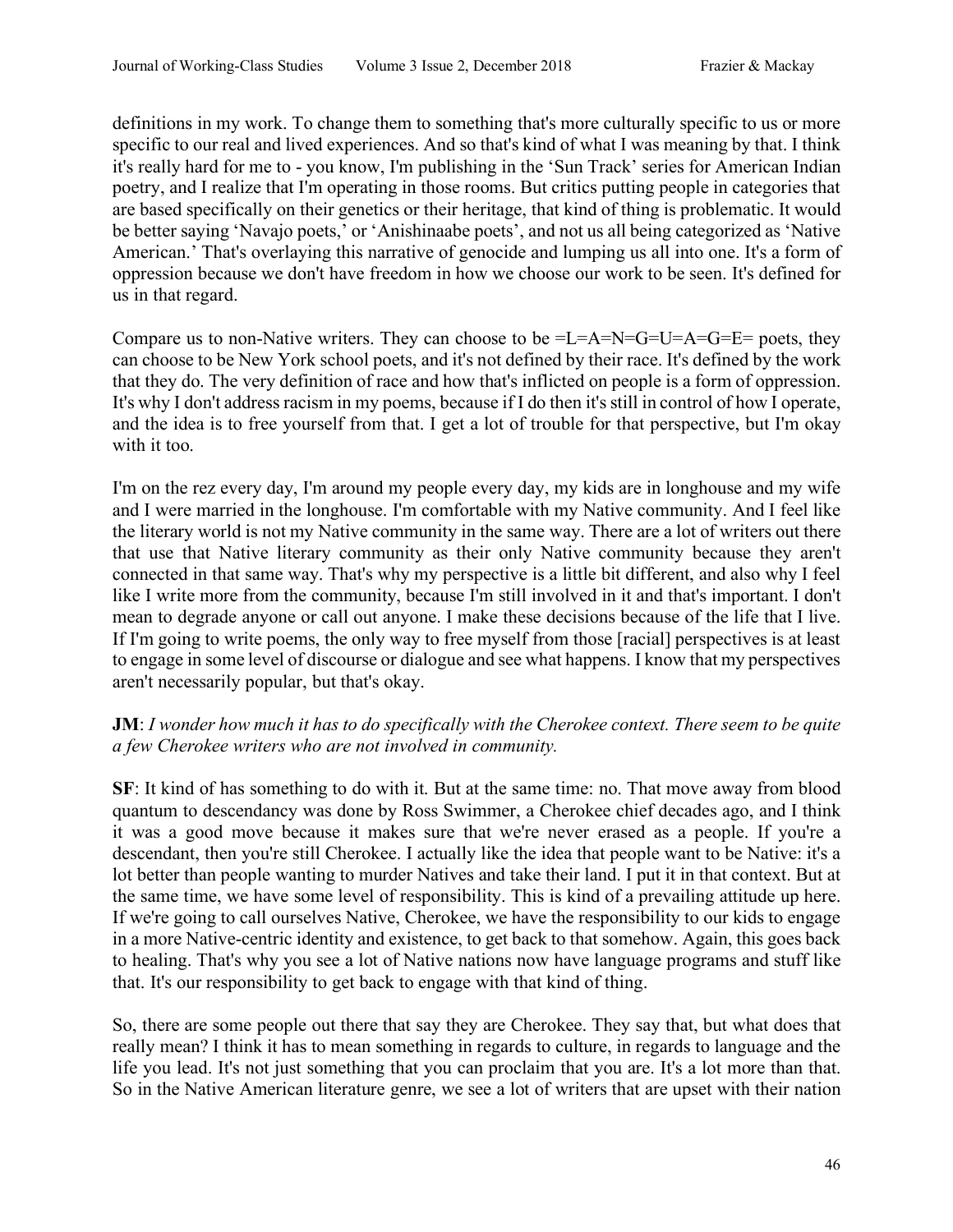because they're not considered a part of it, maybe because there's an issue with their enrollment. Those discussions about authenticity are highly problematic, but, again, there are people every day that are wrapped up in trying to keep their culture going and keep their communities going on a daily basis. That's where I like to focus my efforts, in trying to build some kind of sense of community and culture to make sure that my kids have a sense of culture and community that I didn't. To me that's progressive and productive work, and so if there are a lot of people out there that are proclaiming Native, it doesn't bother me. Those are the people that I just don't see on a daily basis. It doesn't offend me either: I always encourage them, but tell them that there's more to being Cherokee than just saying it, and you should try to understand it because that's important.

If we just say that it's something that's on a racial or genetic level, then that's this way that we have been defined. It's a form of oppression. Some people say, 'Well, I'm too light skinned' or 'I can't, they won't accept me.' Well, that's a part of it. Everybody has to earn their place in the community. You know, I'm not in my home community here. I had to earn my way in, because I'm still an outsider. I have to find a way for me to fit in, and a lot of the times that's giving back and trying find a way to be valuable or at least to participate in some way, shape or form. I think a lot of people don't want to do that kind of work. It's hard work. If people are going to call out their people for not being welcoming or something like that, then it's really a difficult situation. Because there's some people they want to change their whole nations' enrollment, just to suit their position, but when they don't want to give anything back. So people wanting to be a Native I think is a good thing, but there's a lot more to it than just being a descendant or getting free healthcare or free college or however people perceive it, there's a lot more to it than that.

#### **JM**: *Thank you, it was fantastic talking with you.*

**SF**: Thank you for your time. I hope you enjoy the new collection.

# **Author Bios**

**Santee Frazier** is a citizen of the Cherokee Nation of Oklahoma. His first collection of poems *Dark Thirty* was published by the University of Arizona Press in 2009. He holds a Bachelor of Fine Arts from the Institute of American Indian Arts and a Masters of Fine Arts from Syracuse University. He teaches writing studies, rhetoric, and composition at Syracuse University.

**Dr James Mackay** is Assistant Professor of British and American Studies at European University Cyprus. He serves as President of the Cyprus Society for the Study of English (CYSSE) and is one of the founding co-editors of *Transmotion*, an open-access journal dedicated to postmodern Indigenous literary studies. In his research he concentrates primarily on contemporary American Indian and First Nations literatures.

# **Bibliography**

Ellison, R. 1952, *Invisible Man*, New York, Random House. Frazier, S. 2019, *Aurum*, Unpublished.